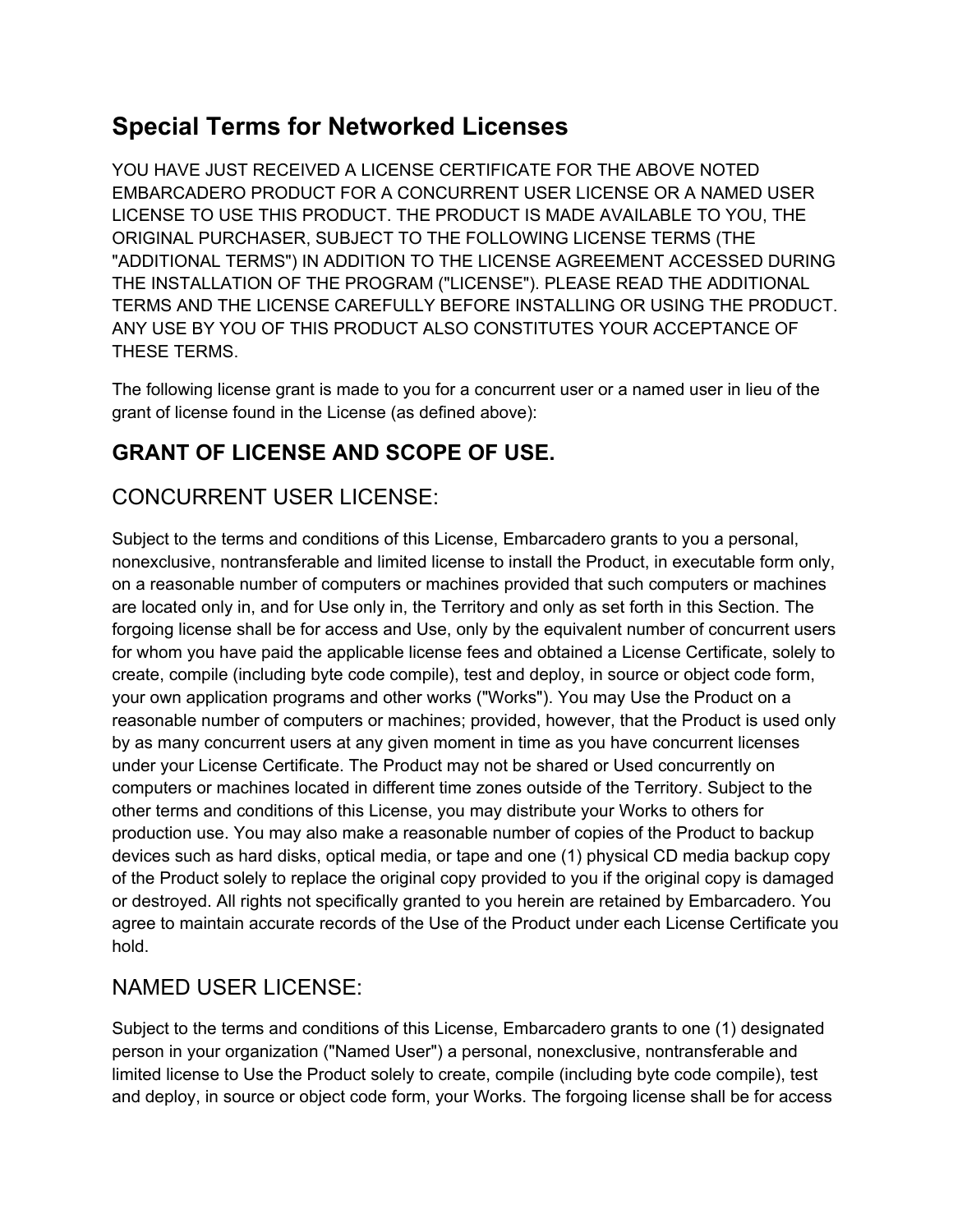and Use, only by the equivalent number of Named Users for whom you have paid the applicable license fees and obtained a License Certificate. You may install the Product on a reasonable number of computers or machines provided that the Named User is the only individual permitted to use the Product. You may transfer the Product to a new Named User to Use the Product as an existing Named User no longer requires Use of the Product. In the event you use a Named User license, the Named User may use the Program in any of the geographic Territories. Subject to the other terms and conditions of this License, you may distribute your Works to others for production use. You may also make a reasonable number of copies of the Product to backup devices such as hard disks, optical media, or tape and one (1) physical CD media backup copy of the Product solely to replace the original copy provided to you if the original copy is damaged or destroyed. All rights not specifically granted to you herein are retained by Embarcadero.

### Definitions: As used in this Section, the following terms shall have the following meaning:

'License Certificate' means the license key information and Use authorization,issued to you by Embarcadero or its authorized distributors or resellers, that contains the information required by you to Use the Product and authorized number of concurrent users who may Use the Product. Such License Certificate will be effective only when granted in writing by Embarcadero or its authorized distributors or reseller and its use will be conditioned upon your payment of the applicable fees.

'Territory' means the geographical area in which the Product may be Used as set forth in the License Certificate. The Use in the Territory shall be subject to the export restrictions set forth below. Territory may be any one, and only one, of the following three geographic areas: Americas Territory, EMEA Territory or AsiaPac Territory each as defined below. You may determine the relevant Territory at the time of installation of the Product onto a computer or machine by installing the Product in that one Territory. The geographic Territories are:

'Americas Territory' including and limited to those geographical areas found within the boundaries of North and South America.

'Europe, Middle East and Africa Territory' or 'EMEA Territory' including and limited to those geographical areas found within the boundaries of Europe, Middle East and Africa, including countries that fall into one or more of the following: member countries of the European Community; the countries of the former Yugoslavia; all the countries of the Arab Middle East; countries of the former Eastern Europe region (Bulgaria, Romania, Poland, Czech Republic, Slovakia, Hungary); the countries of the former Soviet Union; all the countries of Africa, Madagascar, and the Islands of the South Indian Ocean; and the countries or regions Albania, Andorra, Cyprus, Guernsey, Iceland, Iran, Isle of Man, Israel, Jersey, Liechtenstein, Malta, Monaco, Norway, San Marino, Switzerland and Turkey.

'Asia Pacific Territory' or 'AsiaPac Territory' including and limited to those geographical areas found within the boundaries of Asia and Australia/Pacific including South Korea, Japan, China, Taiwan, Hong Kong, and Macau India, Maldives, Pakistan, Myanmar, Nepal, Bhutan,